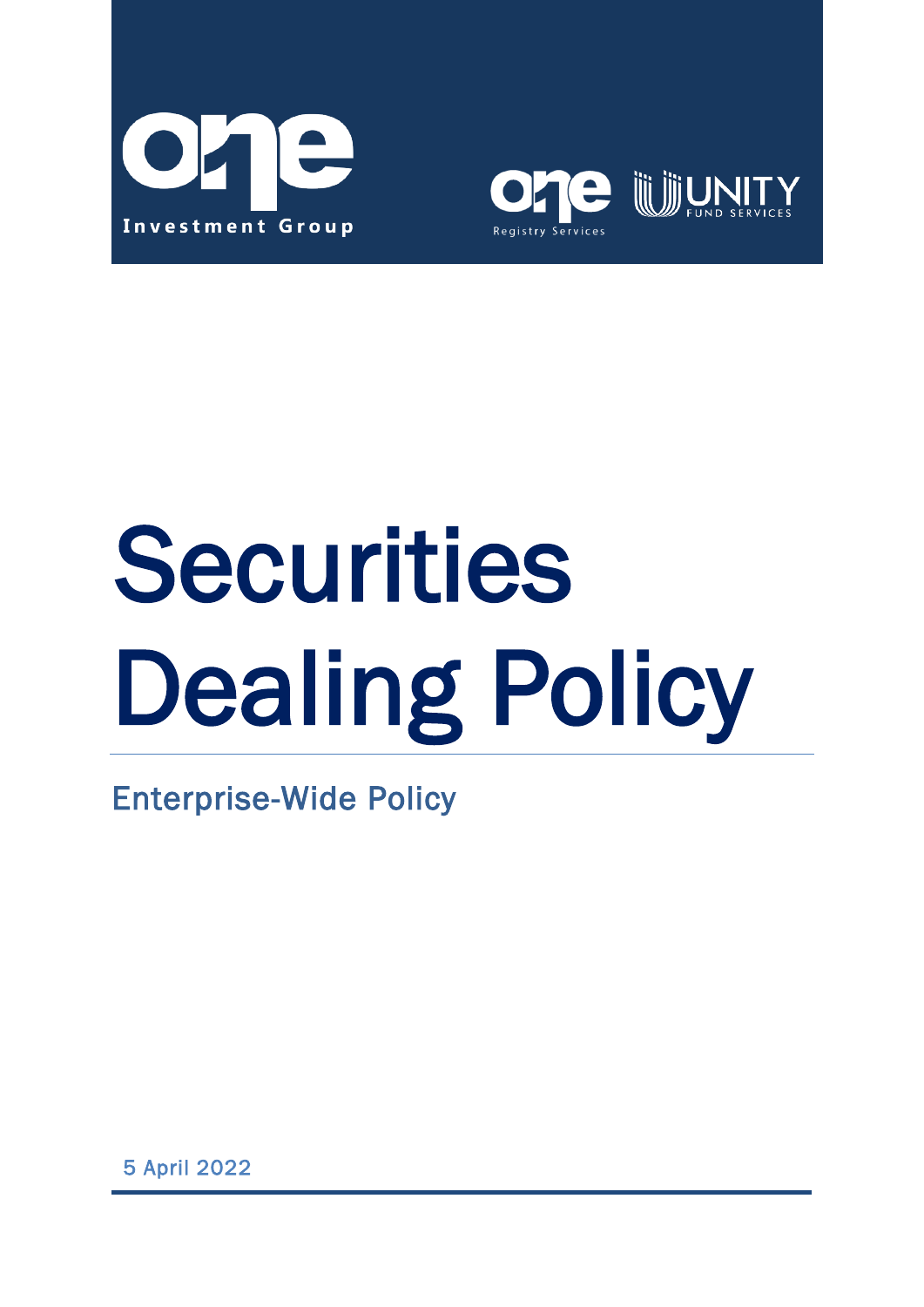

## **Table of Contents**

| 2. |  |
|----|--|
|    |  |
|    |  |
|    |  |
|    |  |
|    |  |
|    |  |
|    |  |
|    |  |
|    |  |
|    |  |
|    |  |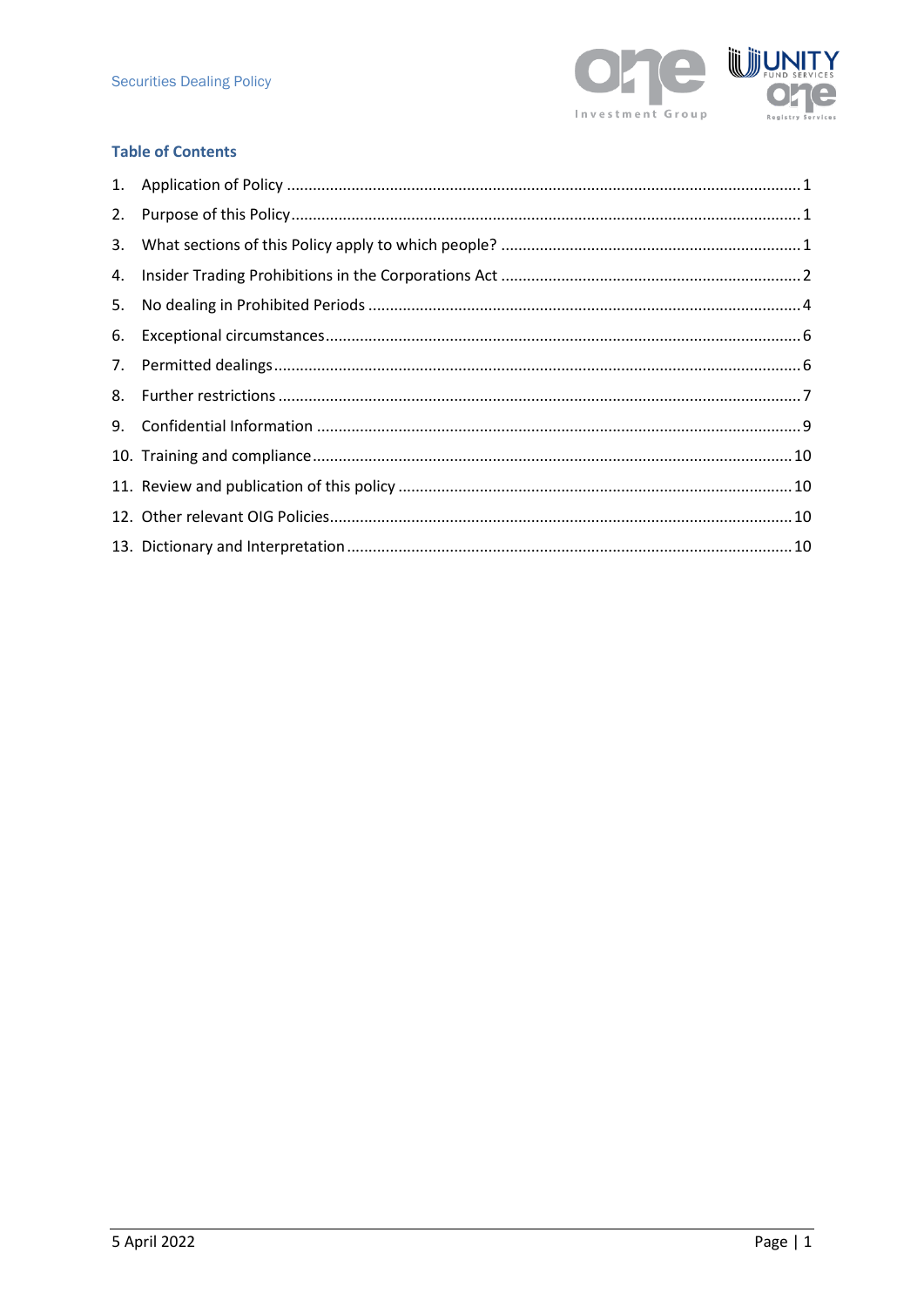

# <span id="page-2-0"></span>1. Application of Policy

- <span id="page-2-3"></span>1.1. This Policy applies to the subsidiaries of OIG Holdings Pty Ltd (ACN 616 297 940) and to entities that may be considered as comprising the One Investment Group (**OIG**) including:
	- (a) those companies that hold an Australian financial services licence (**AFS Licence**) to provide financial services to retail and/or wholesale clients and their OIG Corporate Authorised Representatives (each an **OIG Licensee**);
	- (b) those companies that provide registry services (**ORS**);
	- (c) corporate trust and custody (**OCTS**); and
	- (d) those companies that provide fund administration services (**UFS**).
- 1.2. This policy applies to:
	- (a) OIG Licensees that operate registered managed investment schemes (**Funds**) including:
		- (i) those listed on the Australian Securities Exchange (**ASX)**or quoted on Cboe Australia (**Relevant Market**) <sup>1</sup>; and
		- (ii) those not listed or quoted on any Relevant Market.
	- (b) all OIG Staff and Board Members; and
	- (c) where indicated, entities appointed by the OIG Licensee to manage the assets of the relevant Fund (**Investment Manager**).

# <span id="page-2-1"></span>2. Purpose of this Policy

- 2.1. This policy summarises the law relating to insider trading and sets out OIG's policy in respect of Staff dealing in Securities.
- 2.2. The Corporations Act 2001 (Cth) (Corporations Act)<sup>2</sup> prohibits dealing in any financial product by a person with Inside Information. By restricting dealings Securities in the manner described in this policy, OIG minimises the risk that its Staff trade with inside information or be perceived as doing so.
- 2.3. OIG expects Staff to act in accordance with its code of conduct including acting with integrity and in accordance with the law and so requires adherence to this policy. A breach of the law, this policy, or both, will also be regarded by OIG as serious misconduct which may lead to disciplinary action or dismissal.

# <span id="page-2-2"></span>3. What sections of this Policy apply to which people?

- 3.1. This policy applies as follows:
	- (a) Clause [4](#page-3-0) (insider trading laws), Clause [8.8](#page-9-0) (Embargo), Clause [10](#page-10-1) (Market Manipulation) and Clause [11](#page-10-0) (confidentiality) apply to all OIG Staff;

*<sup>1</sup> Unless the Board has approved a different Securities Dealing Policy in respect of a particular Fund which is published on the website relevant to that Fund. The Board may adopt a different policy where, for example the Fund's Securities are stapled to another security and the stapled group has adopted a separate policy.*

*<sup>2</sup> See s1043A under The Corporations Act 2001 for full guidance on the regulatory provisions relating to insider trading.*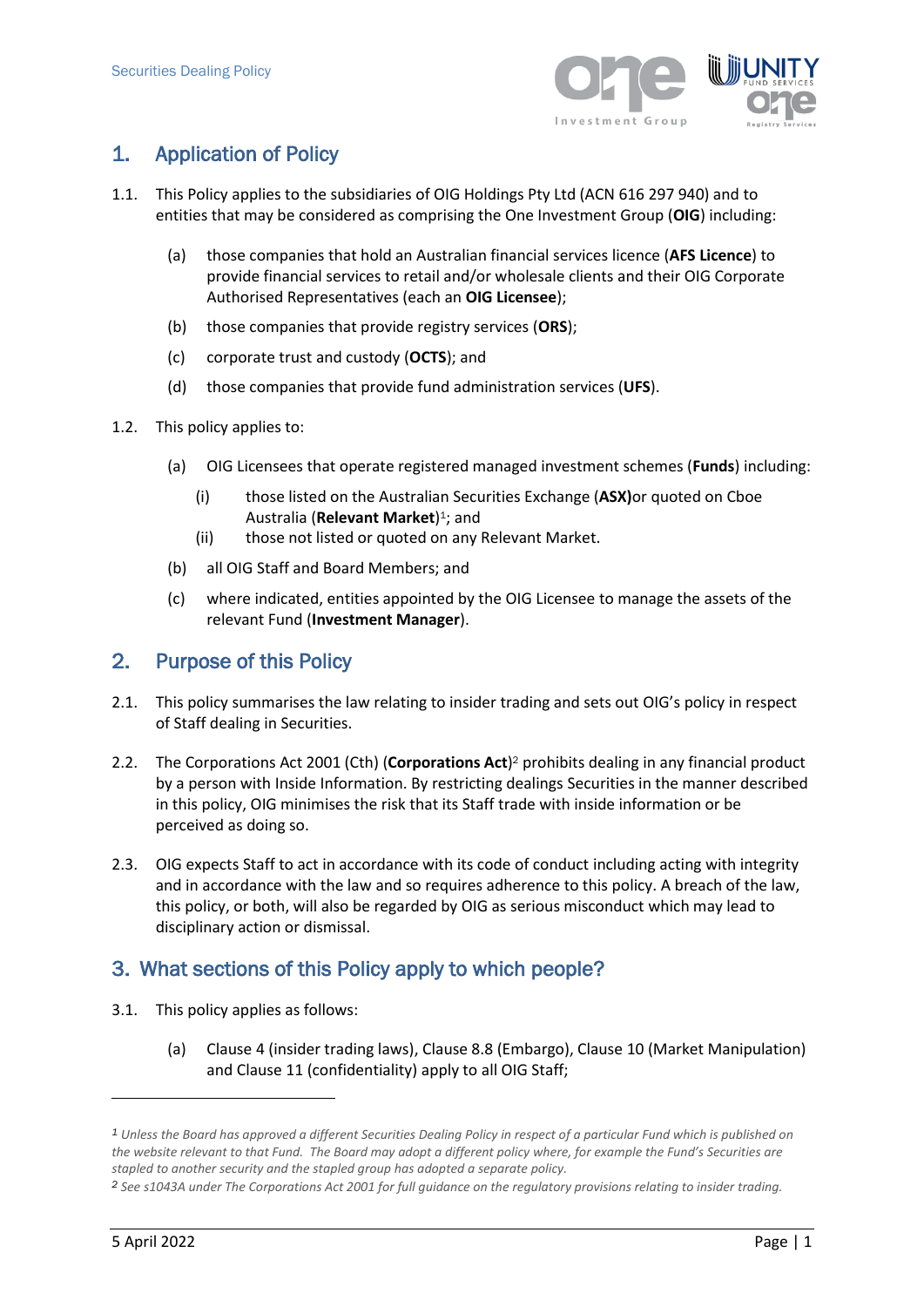

- (b) Clause [9](#page-9-1) (Dealing in Financial Products) applies to Staff that are not a Designated Person; and
- (c) Clauses [5](#page-5-0) to [8](#page-8-0) (trading policy) apply to (each, a **Designated Person**):
	- (i) all directors and officers of OIG Licensees, and other key management personnel of OIG allocated to the relevant Fund (eg the relevant Director, Operations); and
	- (ii) where UFS provides fund-administration services to the Fund, each UFS key management personnel involved in the provision of those services;
	- (iii) unless the Investment Manager has adopted and administers its own trading policy on terms acceptable to the OIG Licensee Board, all directors, officers and other key management personnel of the Investment Manager;
	- (iv) any other person designated by the Board from time to time; and
- (d) claus[e 5.5](#page-6-0) (associates) applies the trading policy to the family and associates of Designated Persons.

# <span id="page-3-0"></span>4. Insider Trading Prohibitions in the Corporations Act

4.1. The Corporations Act<sup>3</sup> regulates dealing in Financial Products able to be traded on a Relevant Market, like the ASX, SSX, Cboe or others.

#### **What are the insider trading prohibitions?**

- 4.2. The Corporations Act prohibits anyone with Inside Information relating to Securities from:
	- (a) dealing in Securities or entering into an agreement to do so; or
	- (b) procuring another person to apply for, acquire or dispose of Securities or enter into an agreement to do so; or
	- (c) directly or indirectly communicating, or causing to be communicated, Inside Information to any other person if a person knows, or ought reasonably to know, that the other person would or would be likely to use the information to engage in the activities specified in paragraphs (a) or (b) above.
- 4.3. These prohibitions also apply to the application for, grant, exercise or transfer of an option over Securities and to the securities of other entities if a person possesses Inside Information about those entities.
- 4.4. It does not matter how or in what capacity Staff become aware of the Inside Information. It does not have to be obtained from OIG to constitute Inside Information.
- 4.5. Staff cannot avoid the insider trading prohibition by arranging for a member of their family or a friend to deal in the Securities nor may Staff give "tips" concerning Inside Information relating to the relevant Fund or the Securities to others.
- 4.6. These prohibitions always apply to everyone (not just Designated Persons) and to all Securities, not just OIG Securities.

## **What is inside Information?**

*<sup>3</sup> Specific prohibition of Inside Trading contained under Div 3 of the Corporations Act* 2001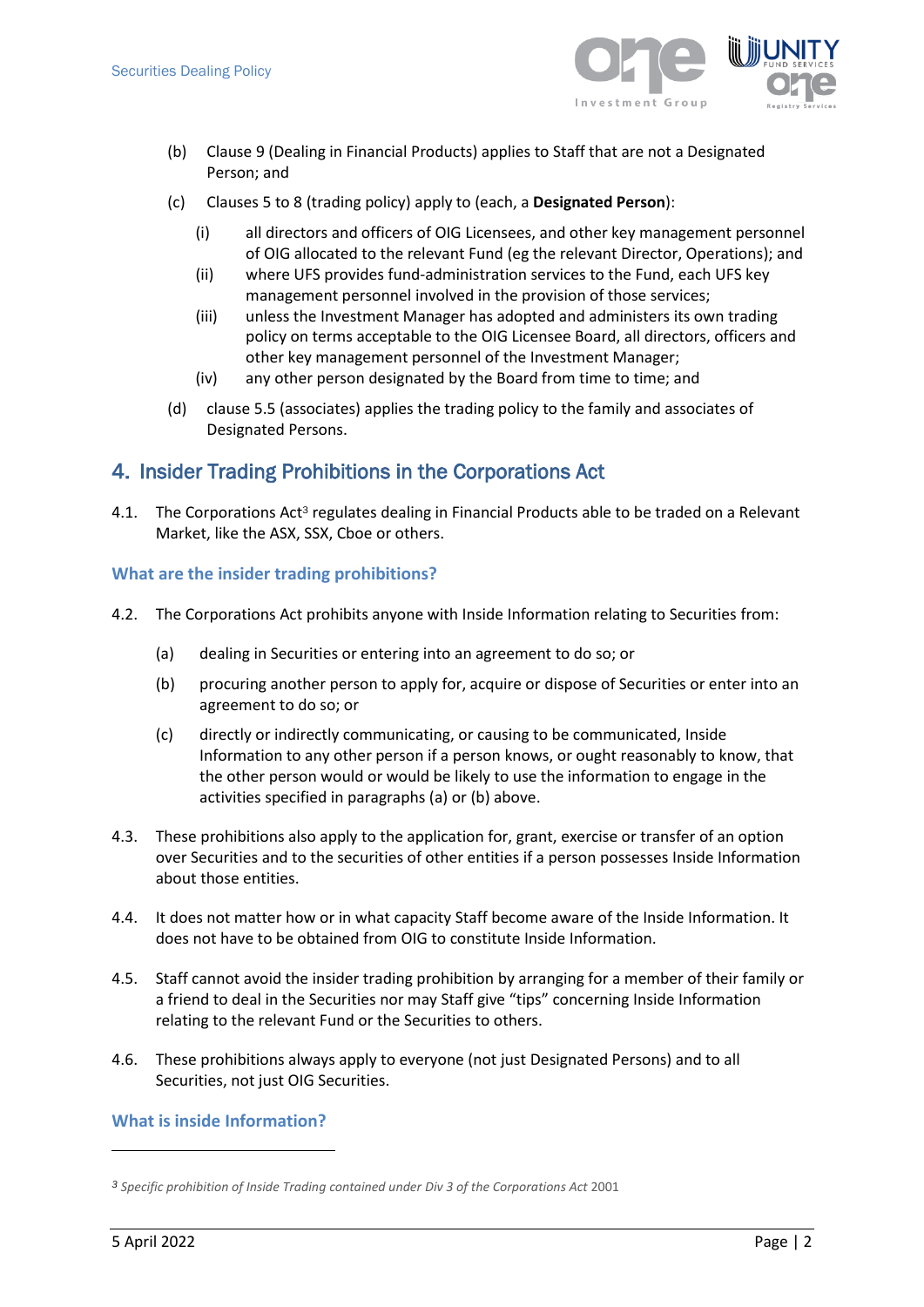

- 4.7. **"Inside Information**" is information, which is not generally available but, if the information was generally available, would be likely to have a material effect on the price or value of the Securities. Inside Information can include matters of speculation or supposition and matters relating to intentions or likely intentions of a person, company or relevant group.
- 4.8. Information is regarded as being likely to have a material effect if it would, or would be likely to, influence persons who commonly invest in Securities or other traded financial products in deciding whether or not to deal in the Securities.
- 4.9. Examples of Inside Information could be:
	- (a) the financial performance of an entity against its budget;
	- (b) changes in an entity's actual or anticipated financial condition or business performance;
	- (c) changes in the capital structure of an entity, including proposals to raise additional equity or borrowings;
	- (d) proposed changes in the nature of the business of an entity;
	- (e) changes to the Board or significant changes in key management personnel;
	- (f) in respect of a listed Fund, removal or replacement of the Responsible Entity or the Investment Manager;
	- (g) an undisclosed significant change to an entity's market share;
	- (h) likely or actual entry into, or loss of, a material contract for that entity;
	- (i) material acquisitions or sales of assets by an entity;
	- (j) a proposed distribution or a change in distribution policy for a listed Fund; or
	- (k) a material claim against the assets of an entity or, in the case of a listed Fund, its Responsible Entity or other unexpected liability.

#### **When is information generally available?**

- 4.10. Information is generally available if:
	- (a) it consists of readily observable matter or deductions;
	- (b) it has been brought to the attention of investors through an announcement to the Relevant Market or otherwise similarly brought to the attention of investors who commonly invest in Securities, and a reasonable period has elapsed since it was announced or brought to investors' attention; or
	- (c) it consists of deductions, conclusions or inferences made or drawn from information referred to in paragraphs (a) or (b) above.
- 4.11. Examples of possible readily observable matters are:
	- (a) a change in legislation which will affect the Responsible Entity's ability to make certain types of investments; or
	- (b) a severe downturn in global securities markets.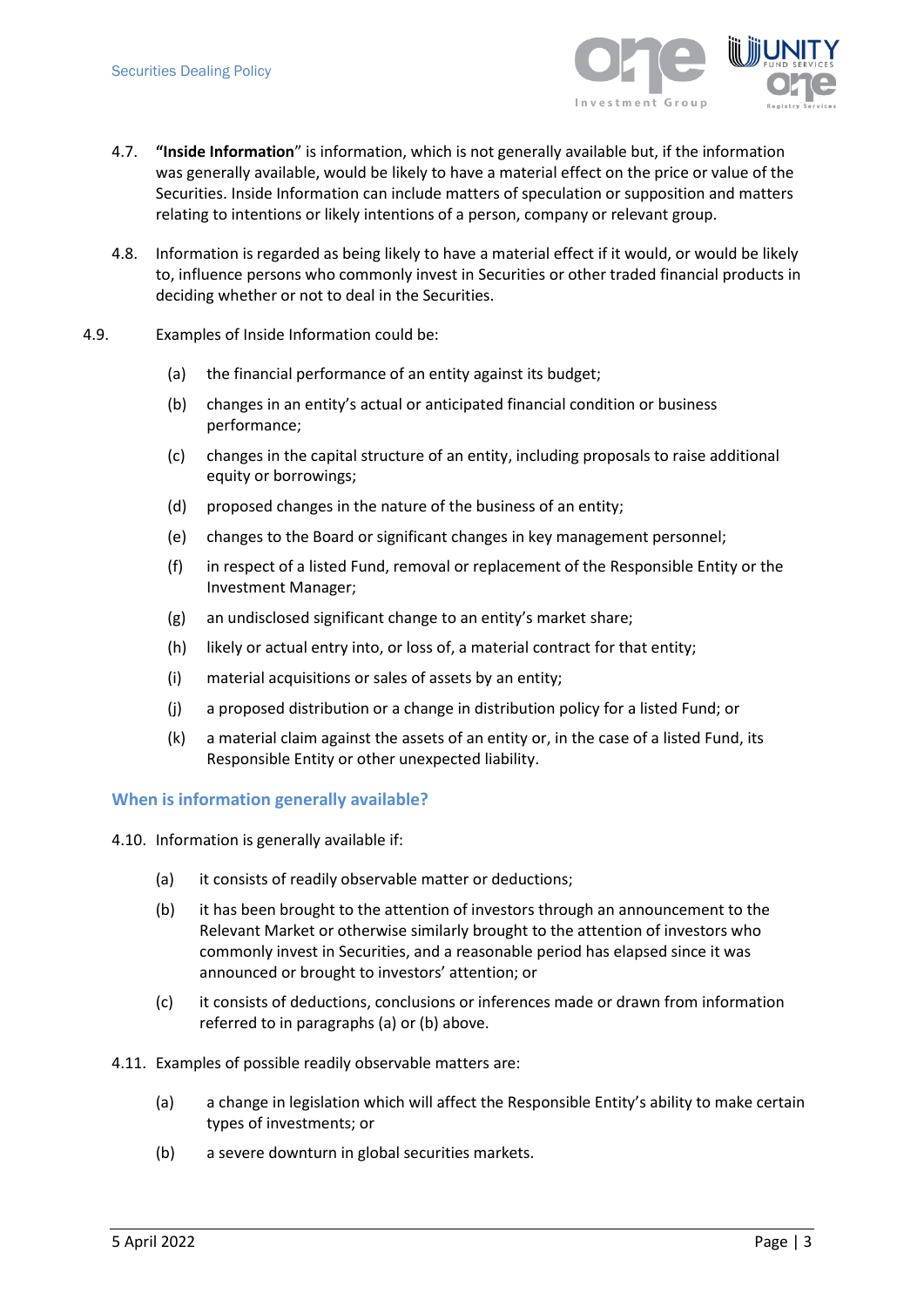

- 4.12. Breach of the insider trading laws may subject Staff to:
	- (a) criminal liability penalties include heavy fines and imprisonment;
	- (b) civil liability Staff can be sued by another party or the OIG Licensee for any loss suffered as a result of illegal trading activities;
	- (c) civil penalty provisions the Australian Securities and Investments Commission (**ASIC**) may seek civil penalties against Staff and may even seek a court order that Staff be disqualified from managing a corporation; and
	- (d) disciplinary action under this policy.

## <span id="page-5-0"></span>5. No dealing in OIG Securities during Prohibited Periods

5.1. To avoid the risk that Staff may be perceived as dealing, while in possession of Inside Information, in Securities issued by an OIG Licensee traded on a Relevant Market, OIG requires Designated Persons to adhere to the following dealing procedures.

## **What is Closed and Prohibited Periods?**

- <span id="page-5-1"></span>5.2. Designated Persons must not deal in OIG Securities during the following prohibited periods (except in accordance with this policy):
	- (a) the following closed periods:
		- (i) from the day after the half year end (eg. 1 January or 1 July) to the close of trading on the business day after the Fund's half yearly results are announced to Relevant Market;
		- (ii) from the day after the financial year end (eg 1 July or 1 January) to the close of trading on the business day after the Fund's annual results are announced to Relevant Market;
		- (iii) from 28 days before, to the close of trading on the business day after, a general meeting to be held in respect of the Fund; and
		- (iv) from 28 days before a product disclosure statement, a prospectus or similar disclosure document is lodged by the Responsible Entity to the Relevant Market in respect of the Fund; and
	- (b) any extension to a closed period, and any additional period, as specified by the Board,
	- (c) while in possession of any Inside Information.
- 5.3. Designated Persons may deal in OIG Securities at other times subject to complying with insider trading prohibitions (See Claus[e 4\)](#page-3-0) and the requirements of this policy.

#### **Notification officer and Associates**

- 5.4. The Director Legal, Risk & Compliance will generally act as the Notification Officer for the purposes of this Securities Dealing Policy however:
	- (a) they may appoint a delegate to act on their behalf in the case of temporary absence; and
	- (b) where the Designated Person intending to trade is the Director Legal, Risk & Compliance, the Notification Officer is the CEO or in their absence, the Chairman of the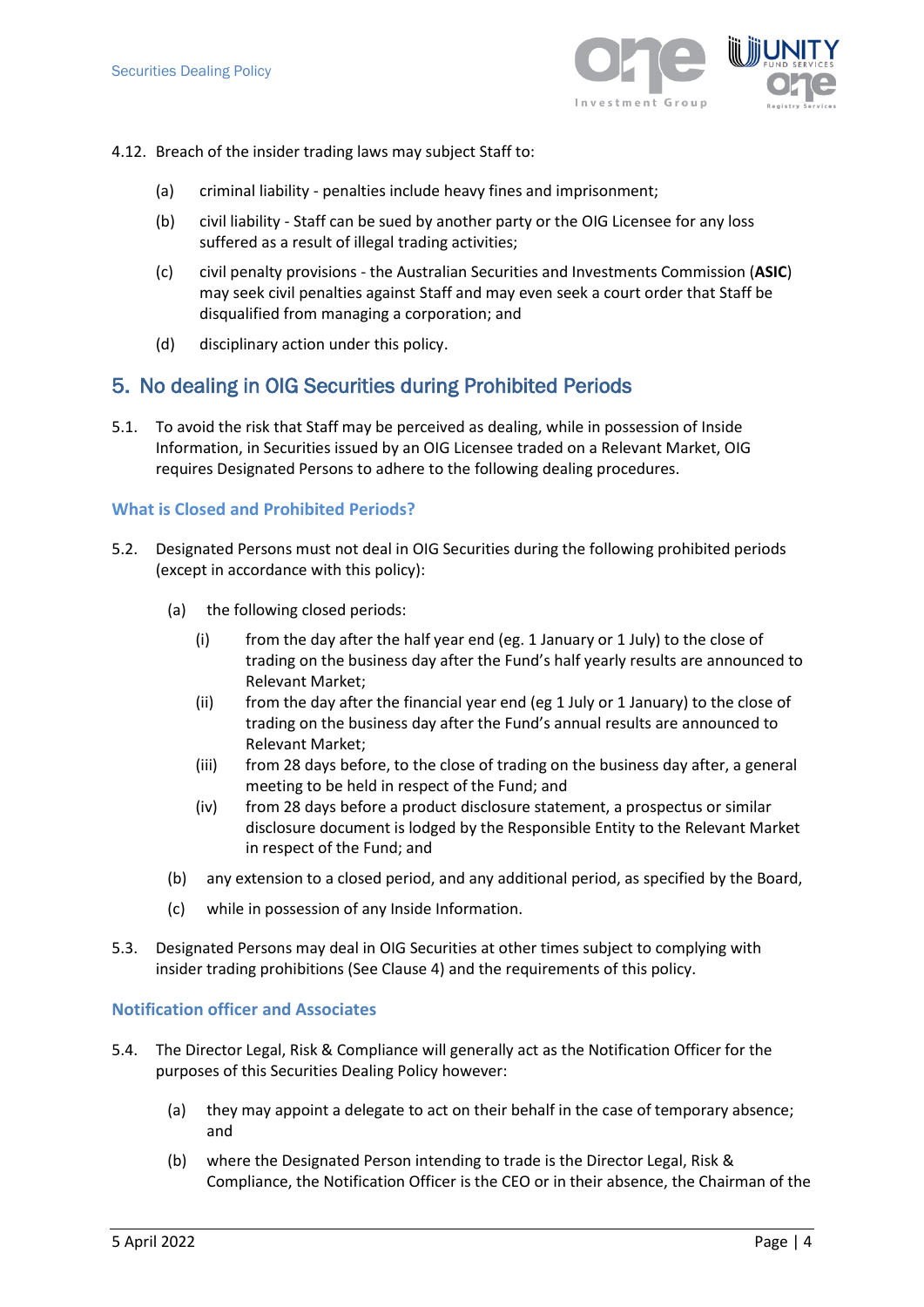

#### Compliance Committee.

<span id="page-6-0"></span>5.5. This policy also applies to Associates of Designated Persons. A Designated Person must procure compliance with this policy by their Associates and communicate on behalf of their Associate with the Notification Officer for the purposes of this policy.

#### **Prior Notification**

- 5.6. If a Designated Person proposes to deal in OIG Securities (including entering into an agreement to deal) they must first provide:
	- (a) written notice of their intention to the Notification Officer; and
	- (b) written confirmation that they are not in possession of Inside Information, in the form of the template in Appendix A part A.

#### **Clearance**

- <span id="page-6-1"></span>5.7. If the proposed dealing by the Designated Person would be in a Prohibited Period, before dealing in the Securities, the Designated Person must receive a written clearance in the form at Appendix A part B signed by the Notification Officer.
- 5.8. A clearance expires five business days from its date, unless the Clearance Notice specifies a different expiry date.
- 5.9. A clearance to trade confirms that the proposed dealing by the Designed Person is within the terms of the trading policy but does not otherwise constitute approval or endorsement by the Responsible Entity or the Notification Officer for the proposed dealing. Even if a clearance is granted, a Designated Person remains personally responsible for assessing whether the insider trading prohibitions apply to them.
- 5.10. A register of notifications and clearances is to be kept by Director Legal, Risk & Compliance.

## **Confirmation of dealing**

- 5.11. In addition to providing prior notification and seeking clearance under Claus[e 5.7,](#page-6-1) Designated Persons must confirm in writing to the relevant Notification Officer, within three business days from when the dealing in Securities has occurred, the number of Securities affected and the relevant parties to the dealing.
- 5.12. A register of Designated Person's interests in Securities is to be kept by Director Legal, Risk & Compliance.

#### **Board Members and dealings in ASX listed OIG Securities.**

- 5.13. Under the ASX Listing Rules, Directors of an OIG Licensee that operates a Fund listed on the ASX, must announce to the market dealings by themselves or their Associates in OIG Securities.
- 5.14. Directors must as soon as practicable, and within 2 business days of the dealing, inform the Director Legal Risk & Compliance providing sufficient detail of the dealing to allow the required announcement be made to the ASX.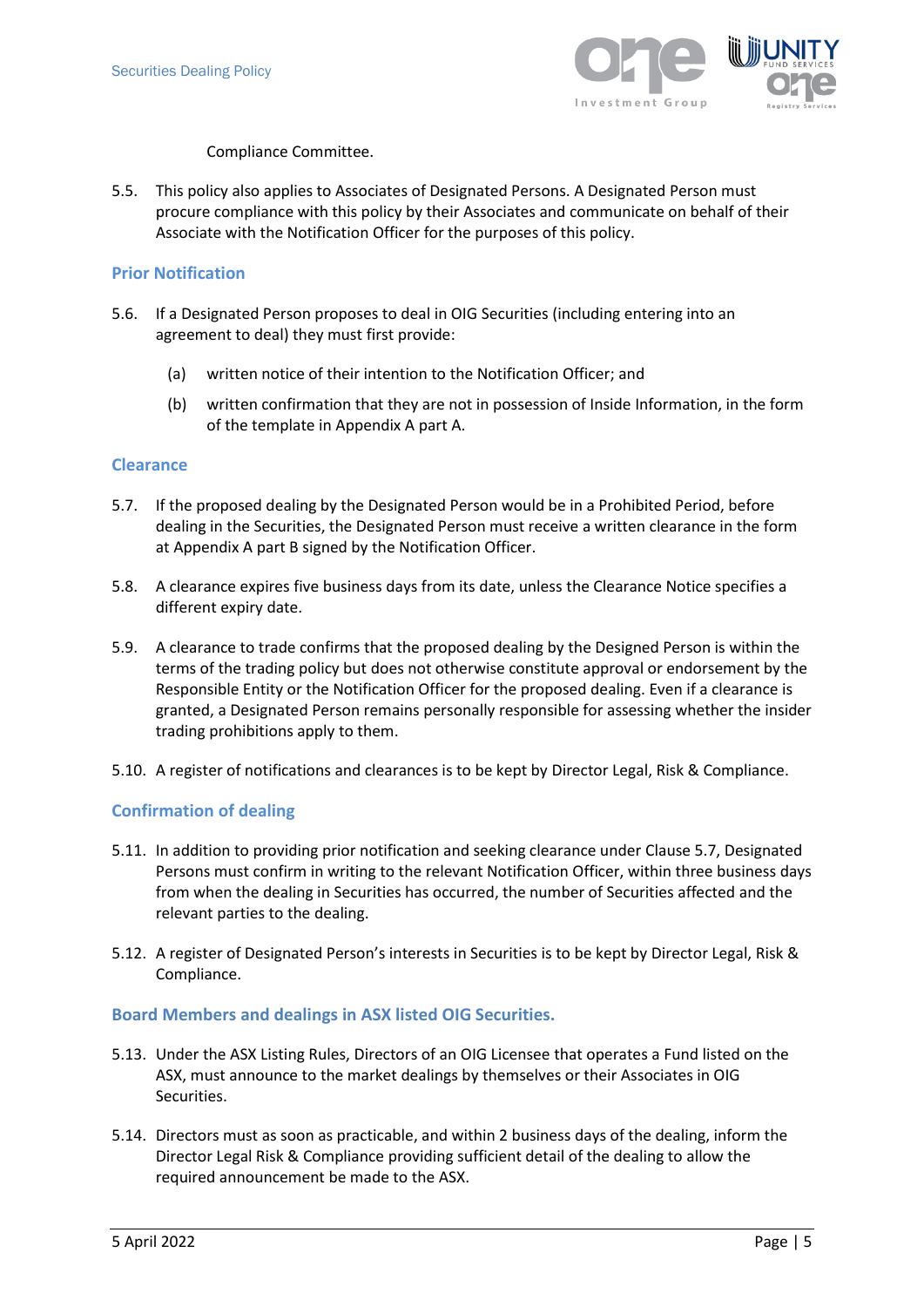

# <span id="page-7-0"></span>6. Exceptional circumstances for dealings in OIG Securities

- 6.1. If Exceptional Circumstances exists, then the following types of dealing are excluded from the operation of Clause [5](#page-5-0) of this policy and may be undertaken at any time without requiring prior notification, approval or clearance or confirmation of dealing, subject to the insider trading prohibitions:
	- (a) deal in Securities during a Prohibited Period; or
	- (b) dispose of Securities even if otherwise prohibited under Clause [5.](#page-5-0)
- 6.2. The Notification Officer will determine if Exceptional Circumstances exist, but they may include:
	- (a) severe financial hardship, for example, a pressing financial commitment that cannot be satisfied otherwise than by selling the relevant OIG Securities;
	- (b) requirements under a court order or court enforceable undertaking or any other legal or regulatory requirements; or
	- (c) other exceptional circumstances as determined by the CEO (or Chairman of the Compliance Committee where the CEO is involved).
- 6.3. If the Notification Officer has any doubt whether exceptional circumstances exist, they should exercise their discretion with caution.

## <span id="page-7-1"></span>7. Permitted dealings in OIG Securities by Designated Persons

- 7.1. The following types of dealing are excluded from the operation of Clause [5](#page-5-0) and may be undertaken by a Designated Person at any time without requiring prior notification, approval or clearance or notification of dealing, subject to the insider trading prohibitions:
	- (a) (*superannuation*) transfers of Securities which are already held in a superannuation fund or other saving scheme in which the Designated Person is a beneficiary;
	- (b) (*third parties*) an investment in, or trading in units of, a fund or other scheme (other than a scheme only investing in OIG Securities) where the assets of the fund or other scheme are invested at the discretion of a third party;
	- (c) (*other trustees*) where a Designated Person is a trustee, trading in Securities by the respective trust provided the Designated Person is not a beneficiary of the trust and any decision to trade during a Prohibited Period is taken by the other trustees or by the Investment Managers independently of the Designated Person;
	- (d) (*takeover*) disposal of Securities arising from the acceptance of a takeover offer or scheme of arrangement;
	- (e) (*rights offers, SPPs, DRPs and buy-backs*) trading under an offer or invitation made to all or most of the security holders, such as a rights issue, a security purchase plan, a dividend or distribution reinvestment plan and an equal access buy-back, where the plan that determines the timing and structure of the offer has been approved by the Board. This includes decisions relating to whether or not to take up the entitlements and the sale of entitlements required to provide for the take up of the balance of entitlements under a renounceable pro rata issue;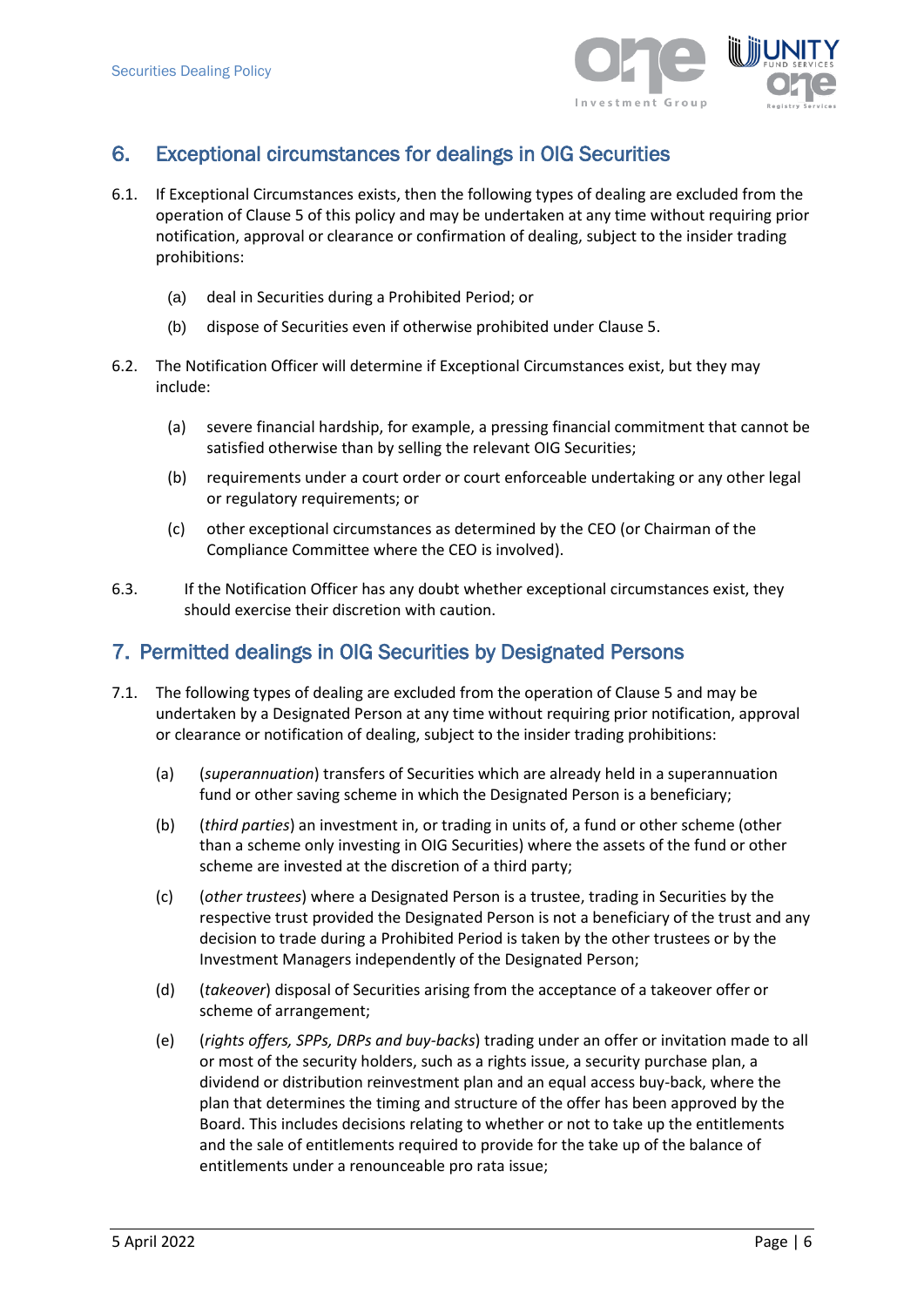

- (f) (*lender disposal*) a disposal of Securities that is the result of a secured lender (or financier) exercising their rights, however, this does not extend to disposal under a margin lending agreement where such agreements are prohibited by this policy;
- (g) (*incentive scheme*) the exercise (but not the sale of Securities following exercise) of an option or right under an employee incentive scheme, or the conversion of a convertible security, where the final date for the exercise of the option or right, or the conversion of the security, falls during a Prohibited Period and the Prohibited Period has been extended or there have been a number of consecutive Prohibited Periods and the Designated Person could not reasonably have been expected to exercise it at a time when free to do so; and
- (h) (*trading plan*) trading under a non-discretionary trading plan for which prior written clearance has been provided in accordance with procedures set out in this policy and where:
	- (i) the Designated Person did not enter into the plan or amend the plan during a Prohibited Period; and
	- (ii) the trading plan does not permit the Designated Person to exercise any influence or discretion over how, when, or whether to trade.
- 7.2. However, this policy does not allow the Designated Person to cancel the trading plan or cancel or otherwise vary the terms of their participation in the trading plan during a prohibited period other than in exceptional circumstances.
	- (a) (*bonus issue*) acquiring Securities under a bonus issue made to all holders of Securities of the same class;
	- (b) (*subscription under disclosure document*) subscribing for Securities under a disclosure document.

# <span id="page-8-0"></span>8. Further restrictions in respect of Securities

#### **Margin lending**

- 8.1. Designated Persons are not permitted to enter into margin lending arrangements in relation to OIG Securities. This is on the grounds that the terms may require OIG Securities to be sold during a Prohibited Period or when the Designated Person possesses inside information.
- 8.2. The restriction does not extend to other funding arrangements where OIG Securities may be included as security. Designated Persons should consult Director Legal, Risk & Compliance if they are uncertain as to whether an arrangement should be classified as a margin lending arrangement.

#### **No short term or speculative trading**

- 8.3. OIG encourages Designated Persons to be long term investors in Funds and to hold OIG Securities for 12 months or more and Designated Persons must avoid short term (less than 12 months) trading in OIG Securities or in Financial Products associated with the relevant Fund or OIG Securities.
- 8.4. Designated Persons must not engage in short-selling or speculative trading of OIG Securities or in Financial Products associated with the relevant Fund or OIG Securities.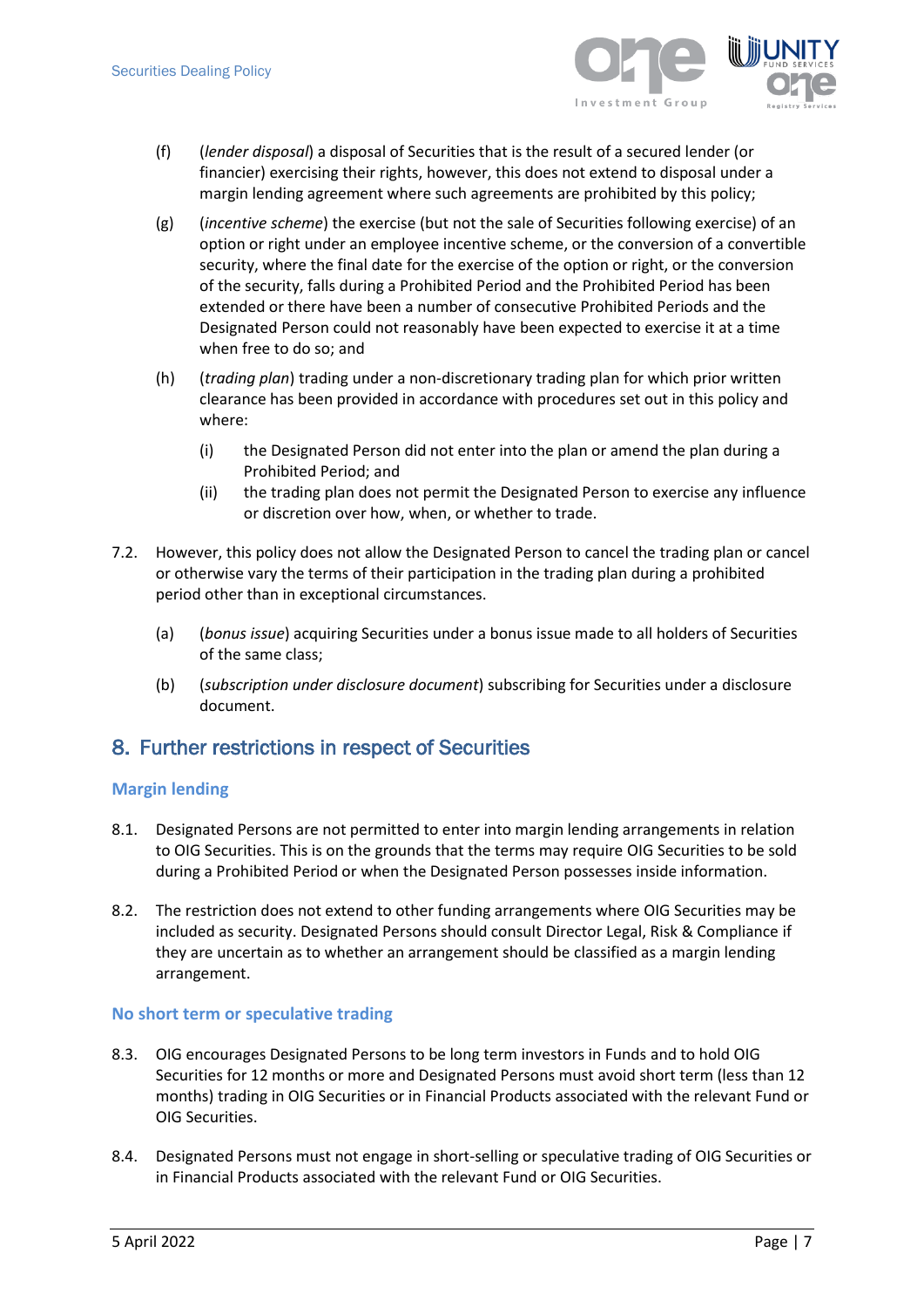

## **No hedging**

- 8.5. OIG does not remunerate its Staff with OIG Securities.
- 8.6. Subject to the law, Designated Persons who are not OIG Staff must not:
	- (a) enter into transactions or arrangements with anyone which could have the effect of limiting their exposure to risk relating to an element of their remuneration that:
		- (i) has not vested; or
		- (ii) has vested but remains subject to a holding lock; or
	- (b) deal at any time in financial products associated with OIG Securities, except for the type of dealing permitted by law or a permitted dealing under this policy
- 8.7. Financial products include derivatives, options, warrants, futures, forward contracts, swaps and contracts for difference issued or created over or associated with OIG Securities including by third parties.

#### **Embargo – any Financial Product and any Staff Member**

- <span id="page-9-0"></span>8.8. The CEO may extend this policy to restrict nominated Staff (including Designated Person) (**Embargoed Staff**) from dealing in specified Financial Products (**Embargoed Financial Products**) where the CEO determines this is required to avoid the perception that Staff may be dealing with Inside Information. The CEO may determine that Embargoed Staff will be prohibited from dealing in any Embargoed Financial Products until the Inside Information is generally available.
- 8.9. Embargoed Staff may submit to the Director Legal, Risk & Compliance a written request to deal in an Embargoed Financial Product:
	- (a) confirming that they do not possess any Inside Information in respect of the relevant Financial Products;
	- (b) confirming that they face financial hardship and describing the hardship; and
	- (c) explaining why dealing in the Embargoed Financial Product is the only practical method of overcoming the financial hardship.
- 8.10. The Director Legal Risk & Compliance will only approve a waiver where they are satisfied the above conditions are met and usually only in relation to the sale, not the purchase, of Embargoed Financial Products.

# <span id="page-9-1"></span>9. Staff dealing in Financial Products that are not OIG Securities

- 9.1. Staff that are not Designated Persons are permitted to deal in Financial Products (including Securities) without prior notification or approval or post-trade confirmation provided:
	- (a) they do not possess Inside Information in respect of the relevant Financial Product, or any Security held by a fund related to that Financial Product;
	- (b) the dealing is not in respect of an Embargoed Financial Product;
	- (c) the dealing would create an unacceptable conflict of interests; and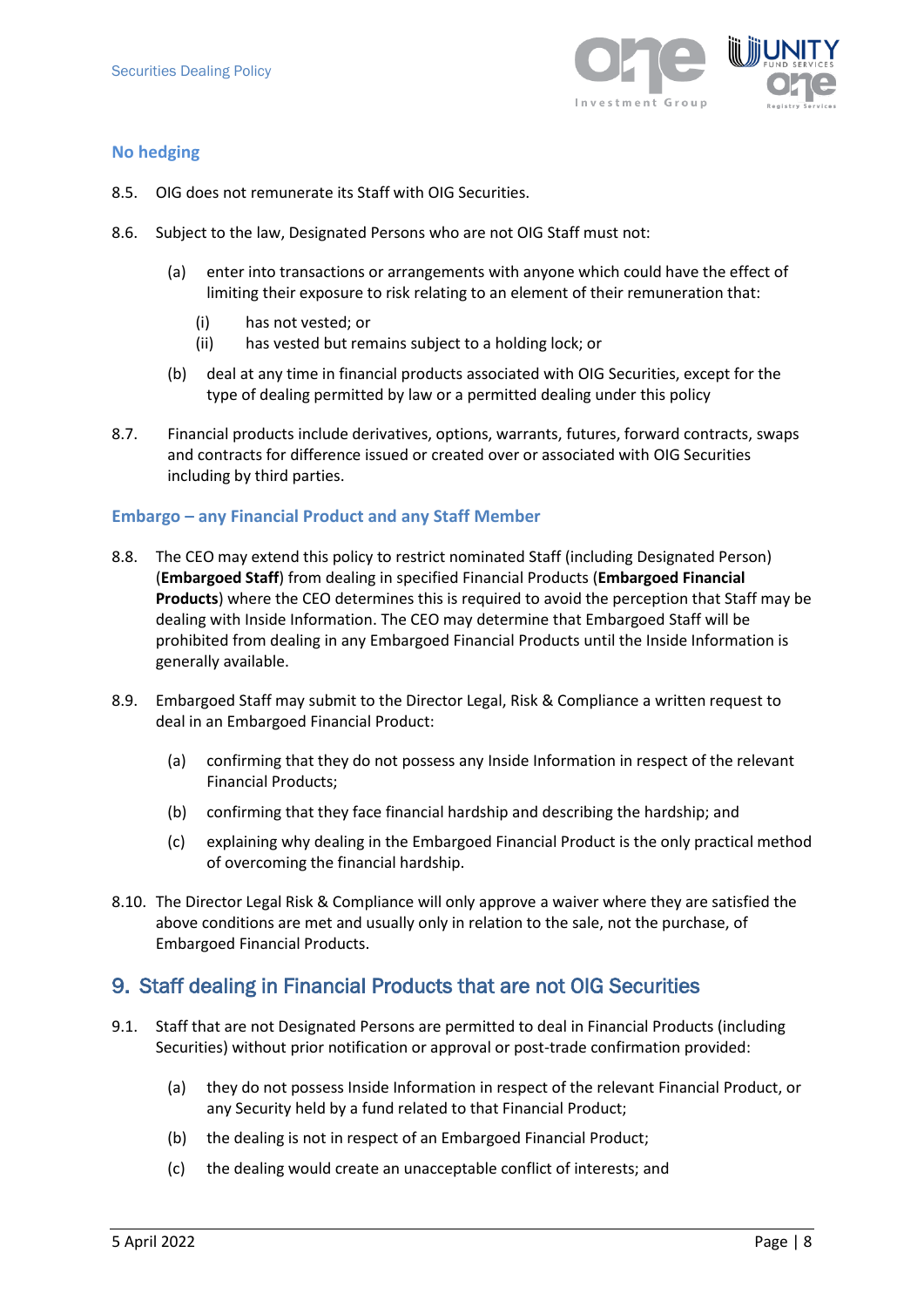

- (d) the dealing will not involve any market misconduct including as described in Claus[e 10.](#page-10-1)
- 9.2. In accordance with OIG's Conflict of Interest and Related Party Transaction Policy, at least annually Staff must provide the Compliance Manager with a record of all Financial Products owned by them where a conflict of interest may arise4.

## <span id="page-10-1"></span>10. Market Misconduct

#### **Market Manipulation**

10.1. Staff must not take part in or carry out a transaction that has, or is likely to have, the effect of creating or maintaining an artificial price for a Security.

#### **Creating a false or misleading appearance of dealing**

- 10.2. Staff must not do, or omit to do, an act which is likely to have the effect of creating, or causing the creation of, a false or misleading appearance of active trading in a Security.
- 10.3. A Staff Member is taken to have created a false or misleading appearance of active trading in a particular Security if the Staff Member:
	- (a) deals in those Securities in a manner that does not involve any change in their beneficial ownership whether directly or indirectly and in one or a series of transactions;
	- (b) makes an offer to deal in a Security at a "specified price" and the Staff Member or their Associate has made or proposes to make an offer to deal in the same number (or substantially the same number) of those Securities at a price that is substantially the same as the "specified price".

#### **False trading and market rigging**

- 10.4. Staff must not enter into, or engage in, a fictitious or artificial transaction or device if that transaction or device results in:
	- (a) the price for trading in a Security being maintained, inflated or depressed; or
	- (b) artificial fluctuations or volatility in the price of a Security.

## <span id="page-10-0"></span>11. Confidential Information

- 11.1. Staff must treat all sensitive, non-public information (**Confidential Information**) about OIG's Funds and Clients as confidential and belonging to OIG, the relevant Fund or the relevant Client. Staff must not disclose Confidential Information to others (including family members, relatives, business or social acquaintances) except as authorised or legally required. Staff must avoid inadvertent or indirect disclosure of Confidential Information.
- 11.2. Even within OIG, Confidential Information should be distributed to or discussed with others

*<sup>4</sup> For example, a UFS Senior Manager with responsibility for preparing the Unit Price for a Fund should consider carefully whether it is appropriate to invest in that Fund.*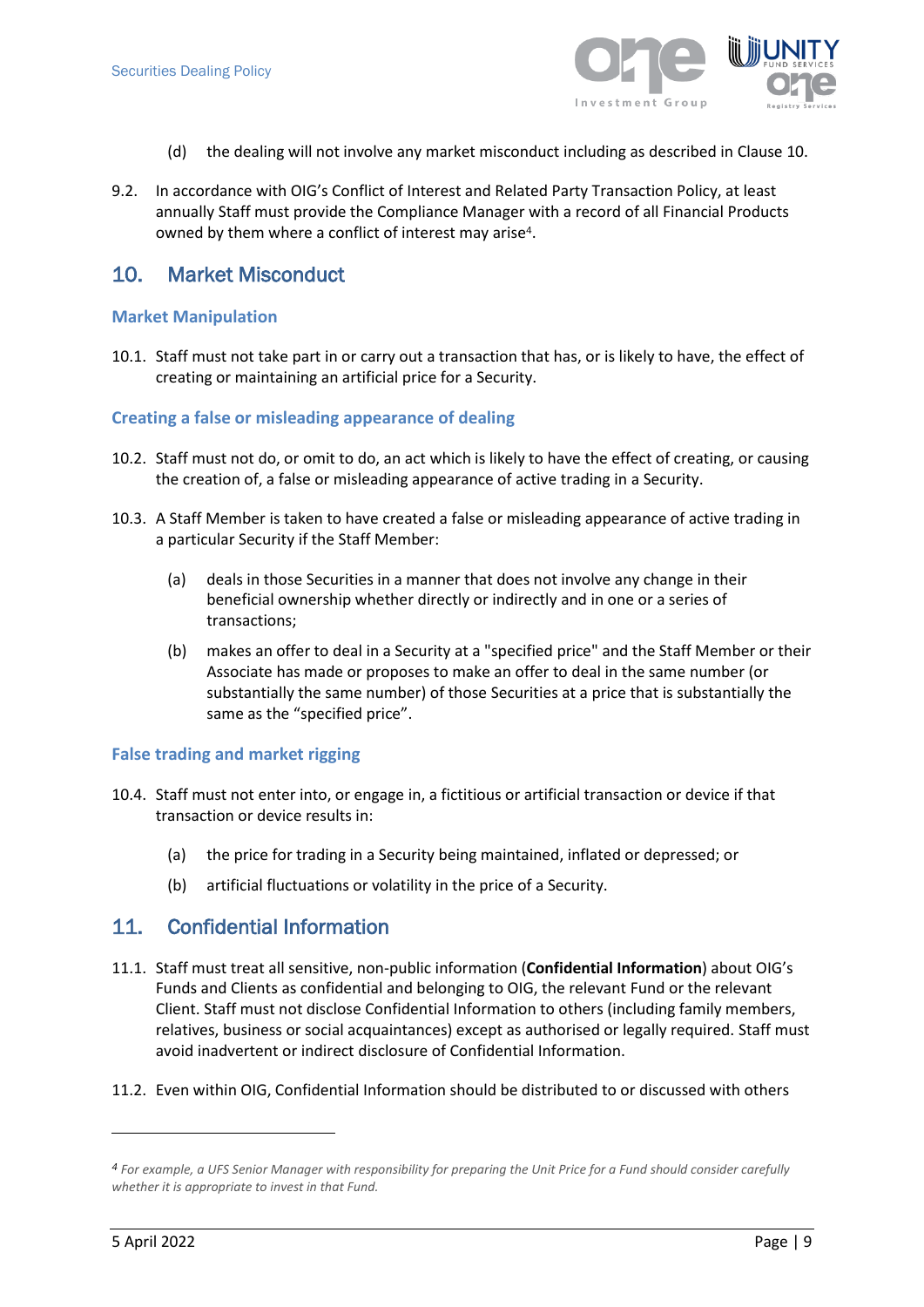

only on a need-to-know basis, and all Staff should consider information learned at work as Confidential Information. Staff must ensure that conversations are not overheard in elevators, aeroplanes or other public places and that Confidential Information is not left on conference tables, desks or otherwise unguarded.

11.3. Staff must take whatever steps are reasonably necessary to keep Confidential Information from being disclosed, except as authorised or legally required.

# <span id="page-11-0"></span>12. Training and compliance

- 12.1. The implementation of (including training on) and monitoring of compliance with this policy is undertaken in accordance with the *Enterprise-Wide Risk Management Framework*.
- 12.2. Compliance with this policy is mandatory and any actual non-compliance must be reported and assessed through the normal incident/ breach reporting process relevant to the member of staff involved. Any deliberate act of non-compliance by any employee may result in disciplinary action.
- 12.3. Any OIG member of staff that does not understand an aspect of this policy including if it applies to them or their family or associates, can contact the Director, Legal Risk & Compliance for guidance or obtain their own legal or financial advice before dealing in Securities.

## <span id="page-11-1"></span>13. Review and publication of this policy

- 13.1. This policy will be reviewed at the intervals and in the manner described in the *Enterprise-Wide Risk Management Framework*.
- 13.2. This policy is available on OIG's website and on the website maintained in respect of an ASX Listed Fund. Key features of the policy may also be in the Corporate Governance Statement available annually on that website.

## <span id="page-11-3"></span><span id="page-11-2"></span>14. Other relevant OIG Policies

In addition to the *Enterprise-Wide Risk Management Framework*, other OIG relevant polices are:

- *(a) Conflicts of Interest and Related Party Transaction Policy;*
- (b) *Code of Conduct*; and
- (c) *Whistle-blower Policy*.

## 15. Dictionary and Interpretation

- 15.1. In this policy, a reference to a person performing an act, for example *Director, Operations*, that person may delegate the performance of the relevant act to another, for example *Manager, Operations* provided they adequately supervise their delegate.
- 15.2. In addition to the terms defined in the *Enterprise-Wide Risk Management Framework*, when used in this policy, the following capitalised terms have the meanings set out below: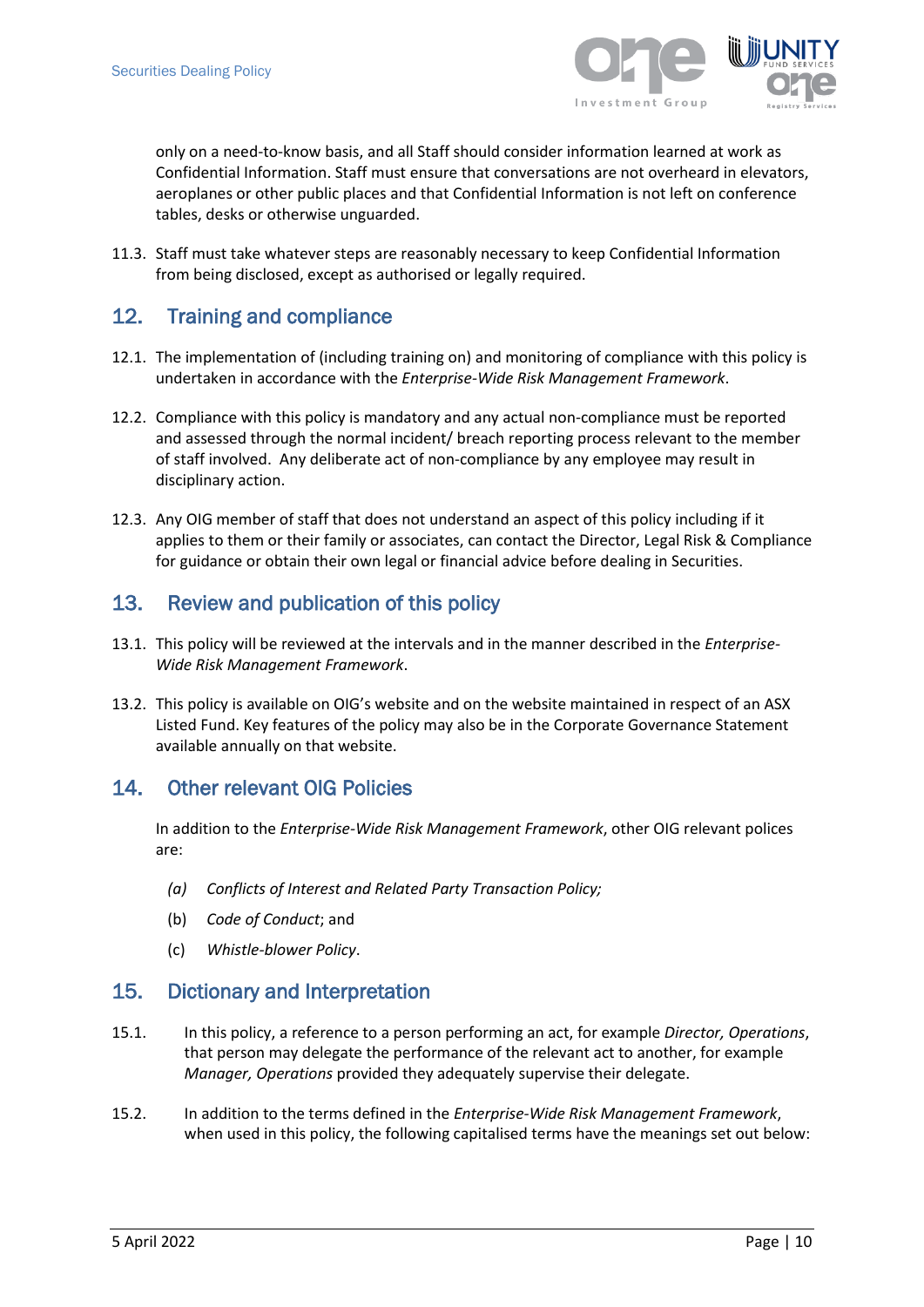

TΥ

| <b>Term</b>                                          | <b>Meaning</b>                                                                                                                                                                                                                                                                                                                                                                                                                                                                                                                                                                                                                                      |  |
|------------------------------------------------------|-----------------------------------------------------------------------------------------------------------------------------------------------------------------------------------------------------------------------------------------------------------------------------------------------------------------------------------------------------------------------------------------------------------------------------------------------------------------------------------------------------------------------------------------------------------------------------------------------------------------------------------------------------|--|
| <b>Associate</b>                                     | Any person in respect of whom a Staff Member has the ability to<br>control or influence decisions in relation to Financial Products,<br>and includes the following:<br>a spouse, de facto partner, child or step-child (being a son or<br>daughter under the age of 18 years) of the Staff Member<br>("Immediate Family");<br>a self-managed superannuation fund for the Staff Member or<br>٠<br>their Immediate Family;<br>a private company of which the Staff Member or their<br>Immediate Family is a director; and<br>a trust in which the Staff Member or their Immediate Family is<br>a beneficiary.                                         |  |
| <b>Board</b>                                         | Board of directors of the relevant OIG Licensee.                                                                                                                                                                                                                                                                                                                                                                                                                                                                                                                                                                                                    |  |
| <b>Corporations Act</b>                              | Corporations Act 2001 (Cth).                                                                                                                                                                                                                                                                                                                                                                                                                                                                                                                                                                                                                        |  |
| "deal" or "dealing"                                  | Applying for, acquiring or disposing of a Financial Product and<br>includes:<br>entering into an agreement or series of related transactions<br>with respect to a Financial Product;<br>entering into transactions designed or intended to hedge, limit<br>$\bullet$<br>or extend the economic risks in that Financial Product<br>(whether by way of swap or derivative or otherwise); and<br>any of these in relation to part of a Financial Product.                                                                                                                                                                                              |  |
| <b>Designated Person</b>                             | In respect of OIG Securities, each of the following:                                                                                                                                                                                                                                                                                                                                                                                                                                                                                                                                                                                                |  |
|                                                      | all directors and officers of OIG Licensees, and other key<br>٠<br>management personnel of OIG allocated to the relevant Fund<br>(eg the relevant Director, Operations); and<br>where UFS provides fund-administration services to the Fund,<br>$\bullet$<br>each UFS key management personnel involved in the provision<br>of those services;<br>unless the Investment Manager has adopted and administers<br>its own trading policy on terms acceptable to the OIG Licensee<br>Board, all directors, officers and other key management<br>personnel of the Investment Manager; and<br>any other person designated by the Board from time to time. |  |
| <b>Embargoed</b><br><b>Financial Product</b>         | Has the meaning given to that term in Clause 8.8.                                                                                                                                                                                                                                                                                                                                                                                                                                                                                                                                                                                                   |  |
| <b>External</b><br><b>Committee</b><br><b>Member</b> | An External Member of a Compliance Committee established by<br>an OIG Licensee pursuant to Part 5C.5 of the Corporations Act.                                                                                                                                                                                                                                                                                                                                                                                                                                                                                                                       |  |
| <b>Financial Products</b>                            | Division 3 financial products (as defined in Division 3 of Part 7.10<br>of the Corporations Act 2001) and therefore includes (but is not<br>limited to):<br>securities (shares);<br>derivatives;                                                                                                                                                                                                                                                                                                                                                                                                                                                    |  |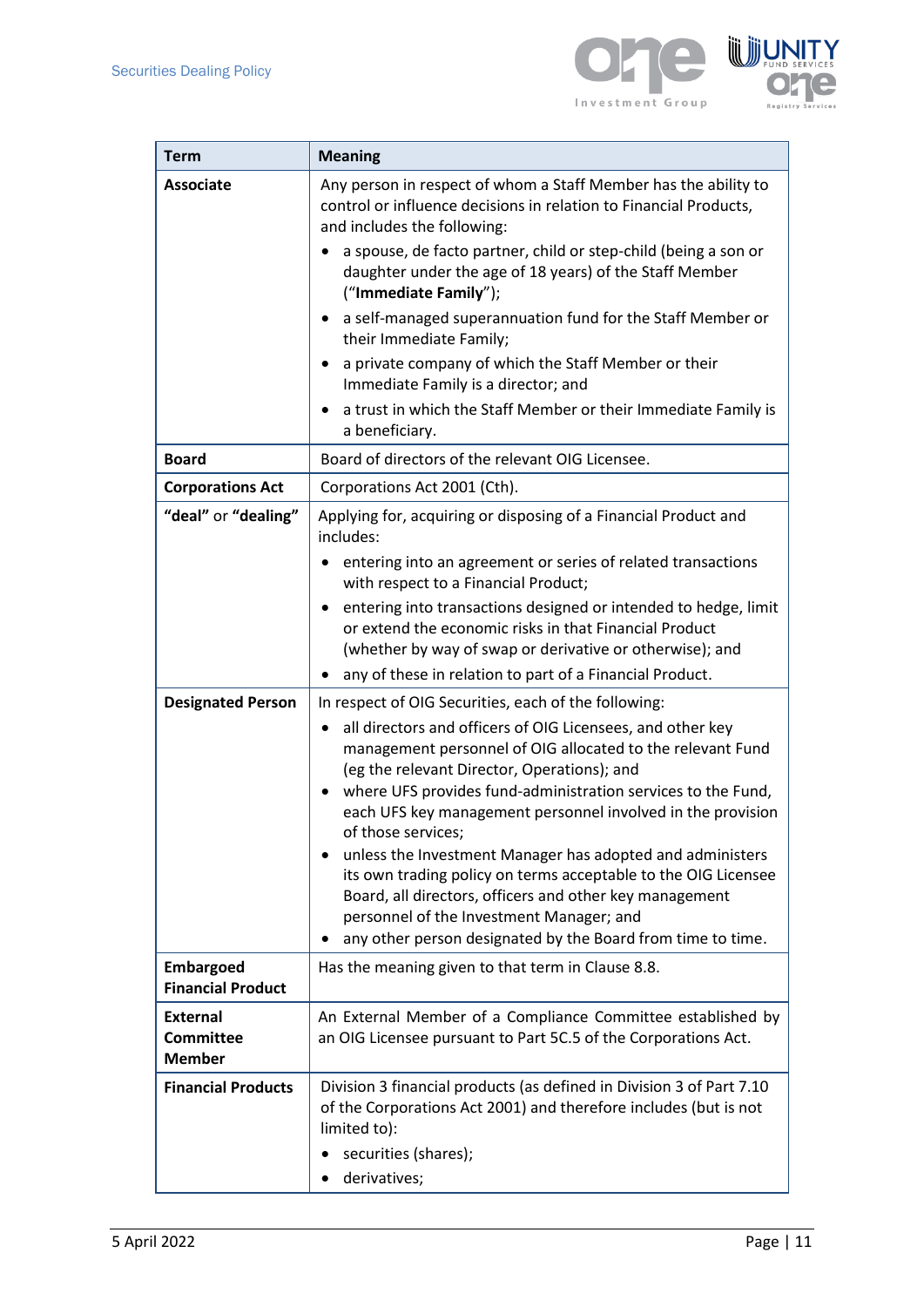

| <b>Term</b>                            | <b>Meaning</b>                                                                                                                                                                                                                                                                                                                                                    |
|----------------------------------------|-------------------------------------------------------------------------------------------------------------------------------------------------------------------------------------------------------------------------------------------------------------------------------------------------------------------------------------------------------------------|
|                                        | interests in a managed investment scheme;<br>other financial products that can be traded on a Relevant<br>Market.                                                                                                                                                                                                                                                 |
| <b>Inside Information</b>              | Has the meaning given to that term in clause 4.                                                                                                                                                                                                                                                                                                                   |
| <b>Notification Officer</b>            | Director Legal, Risk & Compliance or<br>a delegate in the case of temporary absence; or<br>where the Designated Person intending to deal is the<br>Director Legal, Risk & Compliance, they must provide their<br>written notice to the CEO or the Chairman of the<br>Compliance Committee.                                                                        |
| <b>OIG</b>                             | Has the meaning given to that term in Clause 1.1.                                                                                                                                                                                                                                                                                                                 |
| <b>OIG Securities</b>                  | Financial Products issued by an OIG Licensee and listed, quoted or<br>traded on a Relevant Market.                                                                                                                                                                                                                                                                |
| <b>Prohibited Period</b>               | Has the meaning gibe to that term in Clause 5.2.                                                                                                                                                                                                                                                                                                                  |
| <b>Relevant Market</b>                 | A market or exchange where Financial Products are ordinarily able<br>to be traded (even though trading in those products may be<br>suspended), for example ASX, SSX or Cboe.                                                                                                                                                                                      |
| <b>Securities</b>                      | Financial Products that are listed, quoted or traded on a Relevant<br>Market.                                                                                                                                                                                                                                                                                     |
| <b>Staff or Staff</b><br><b>Member</b> | OIG employees, consultants, contractors, officers and directors<br>(including non-executive directors and External Committee<br>Members) regardless of their seniority, division or geographical<br>location, and includes contractors.<br>A reference to a Staff Member in this policy may include an<br>Associate of that Staff Member as the context requires. |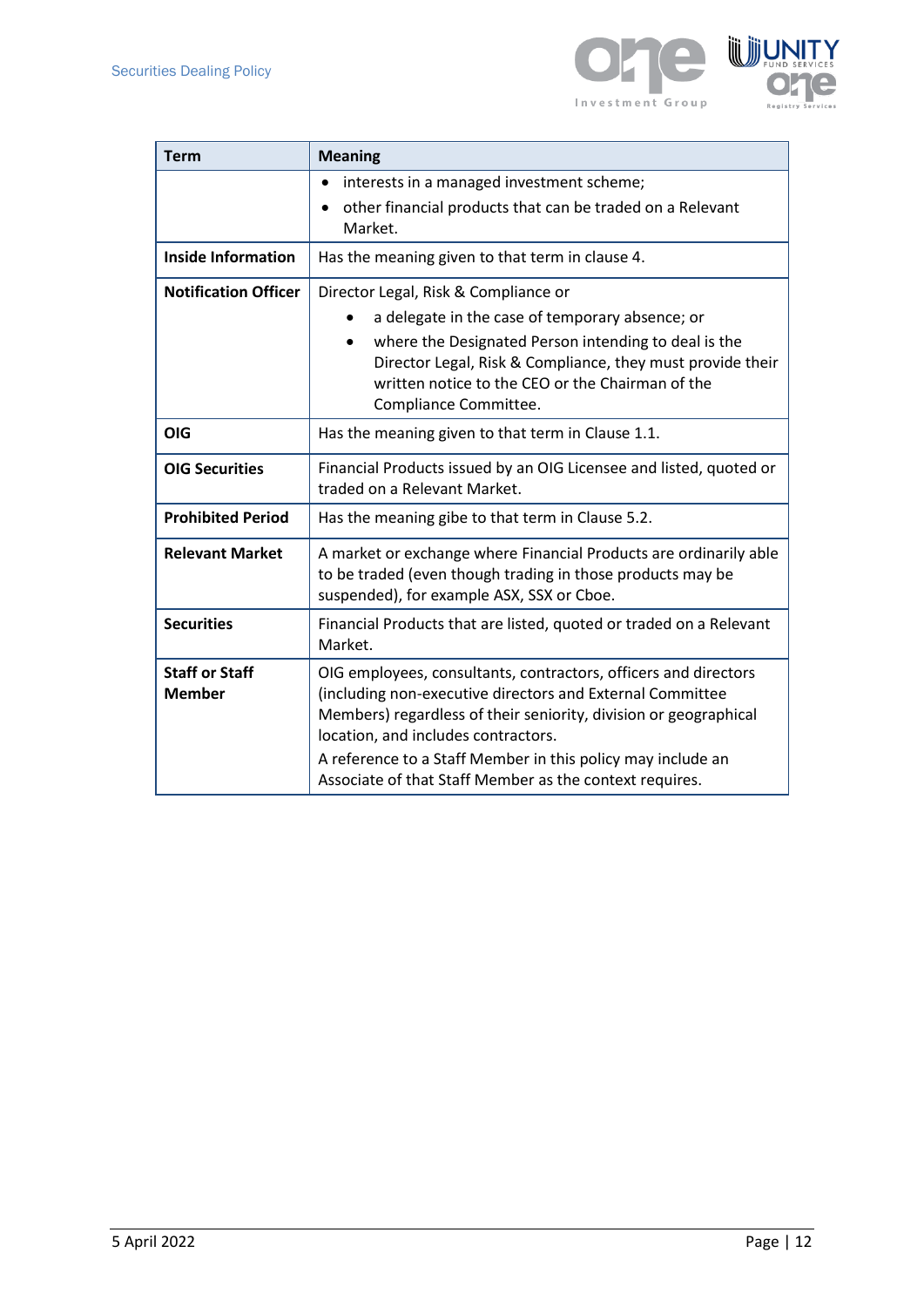

# Appendix A

## **Notification to deal in OIG Securities [#Name of Fund#]**

*Instructions:*

*This form is to be used in conjunction with OIG's Securities Dealing Policy which is available on the Fund's website. Terms defined in the Securities Dealing Policy have the same meaning in this form. If Staff have any questions, please contact the Director Legal, Risk & Compliance.*

*Your Notification Officer is set out in the Securities Dealing Policy. If under the Securities Dealing Policy Staff are required to notify us of a proposed transaction, please complete Part A and send it to the Notification Officer.*

*If Staff require Clearance to trade, Staff must receive Part B completed by the Notification Officer before Staff trade.*

*If required, Staff must send a notification of dealing and details of your trade to the Notification Officer in the time required.*

#### **1 Part A- Notification by a Designated Person**

| Name of Designated Person                                                           | "Designated Person") |
|-------------------------------------------------------------------------------------|----------------------|
| Name of Fund                                                                        |                      |
| Description of OIG Securities (ie number and class of<br>Securities)                | "Securities")        |
| Nature of agreement/dealing<br>([on /off market] [purchase / sale] or subscription) |                      |
| Proposed date of transaction (ie completion date)                                   |                      |

I confirm that:

(a) I am not in possession of any Inside Information (eg unpublished information which, if generally available, might materially affect the price or value of the OIG Securities); and

(b) the transaction in the OIG Securities described above does not contravene the Securities Dealing Policy.

Signed: **Signed: Signed: Signed: Signed: Signed: Signed: Signed: Signed: Signed: Signed: Signed: Signed: Signed: Signed: Signed: Signed: Signed: Signed: Signed: Signed: Signed: Sig** 

Dated: